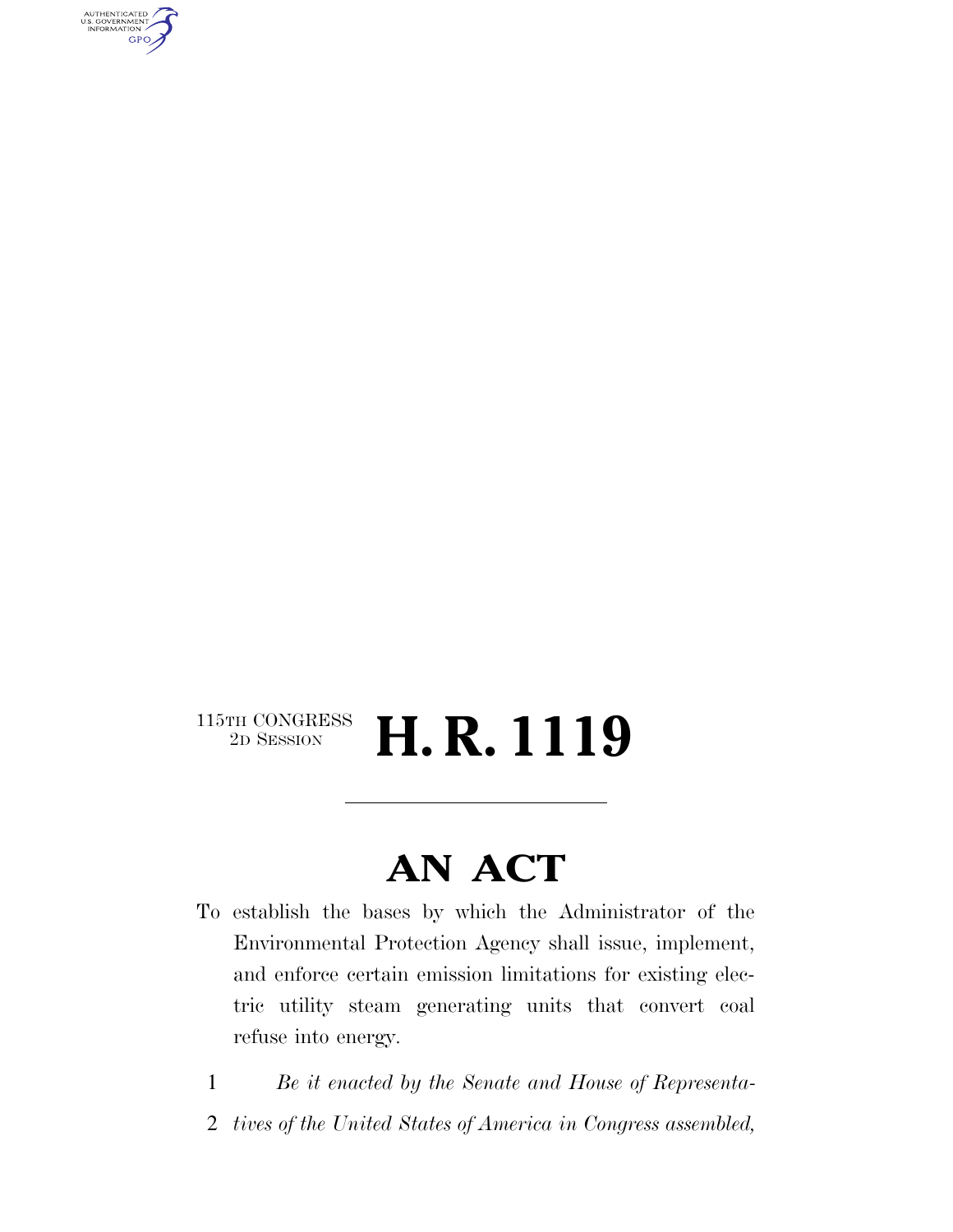#### **SECTION 1. SHORT TITLE.**

 This Act may be cited as the ''Satisfying Energy Needs and Saving the Environment Act'' or the ''SENSE Act''.

#### **SEC. 2. STANDARDS FOR COAL REFUSE POWER PLANTS.**

(a) DEFINITIONS.—In this Act:

 (1) ADMINISTRATOR.—The term ''Adminis- trator'' means the Administrator of the Environ-mental Protection Agency.

 (2) BOILER OPERATING DAY.—The term ''boiler operating day'' has the meaning given such term in section 63.10042 of title 40, Code of Federal Regu-lations, or any successor regulation.

 (3) COAL REFUSE.—The term ''coal refuse'' means any byproduct of coal mining, physical coal cleaning, or coal preparation operation that contains coal, matrix material, clay, and other organic and in-organic material.

 (4) COAL REFUSE ELECTRIC UTILITY STEAM GENERATING UNIT.—The term ''coal refuse electric utility steam generating unit'' means an electric util-ity steam generating unit that—

 (A) is in operation as of the date of enact-ment of this Act;

•**HR 1119 EH** (B) uses fluidized bed combustion tech-nology to convert coal refuse into energy; and

 $\mathfrak{D}$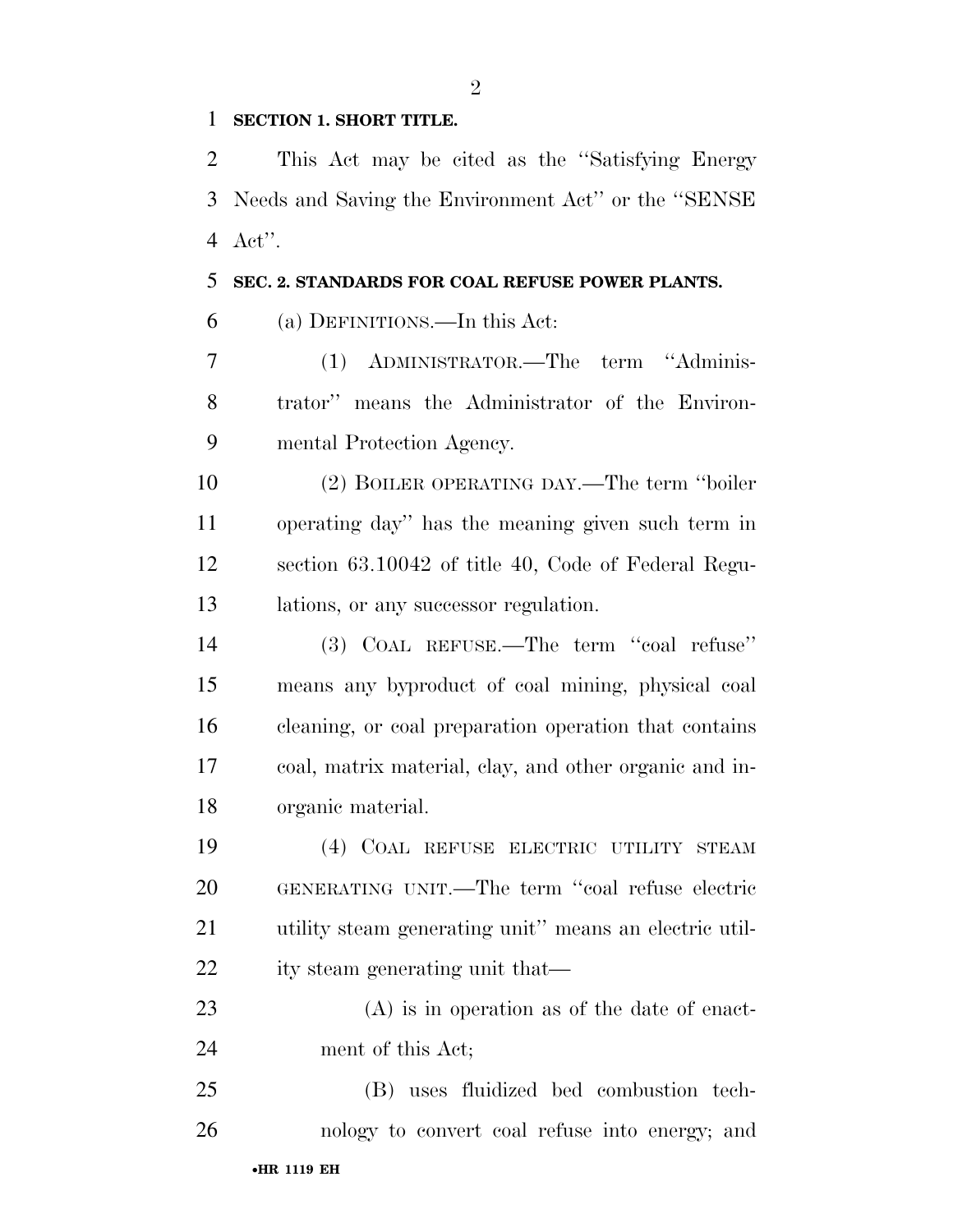| $\mathbf{1}$   | (C) uses coal refuse as at least 75 percent                |
|----------------|------------------------------------------------------------|
| $\overline{2}$ | of the annual fuel consumed, by heat input, of             |
| 3              | the unit.                                                  |
| $\overline{4}$ | (5) COAL REFUSE-FIRED FACILITY.—The term                   |
| 5              | "coal refuse-fired facility" means all coal refuse elec-   |
| 6              | tric utility steam generating units that are—              |
| 7              | (A) located on one or more contiguous or                   |
| 8              | adjacent properties;                                       |
| 9              | (B) specified within the same Major Group                  |
| 10             | $(2\text{-digit code})$ , as described in the Standard In- |
| 11             | dustrial Classification Manual (1987); and                 |
| 12             | (C) under common control of the same                       |
| 13             | person (or persons under common control).                  |
| 14             | (6) ELECTRIC UTILITY STEAM GENERATING                      |
| 15             | UNIT.—The term "electric utility steam generating          |
| 16             | unit" means an electric utility steam generating           |
| 17             | unit, as such term is defined in section $63.10042$ of     |
| 18             | title 40, Code of Federal Regulations, or any suc-         |
| 19             | cessor regulation.                                         |
| 20             | (b) EMISSION LIMITATIONS TO ADDRESS HYDROGEN               |
| 21             | CHLORIDE AND SULFUR DIOXIDE AS HAZARDOUS AIR               |
| 22             | POLLUTANTS.-                                               |
| 23             | (1) APPLICABILITY.—For purposes of regu-                   |
| 24             | lating emissions of hydrogen chloride or sulfur diox-      |

ide from a coal refuse electric utility steam gener-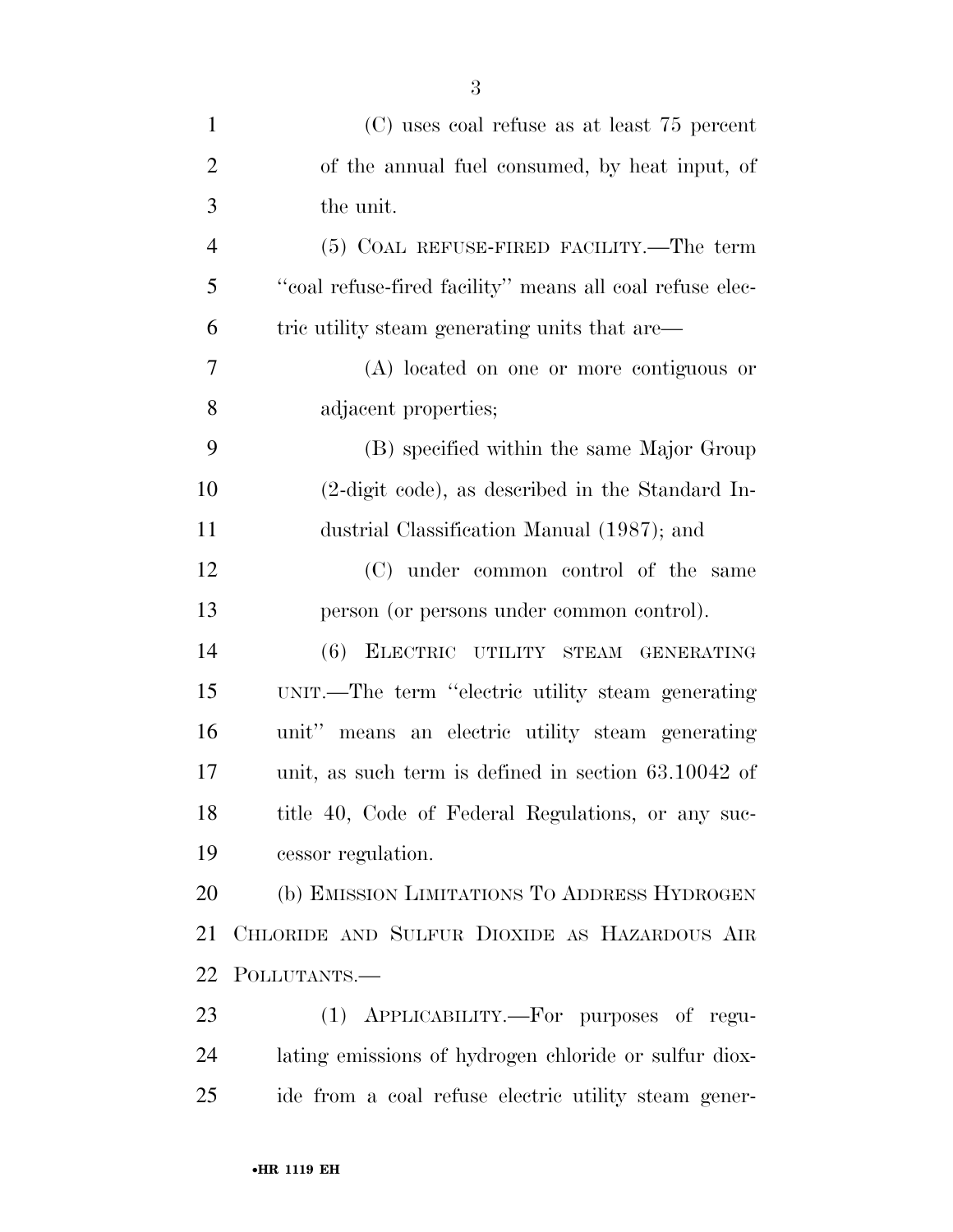| $\mathbf{1}$   | ating unit under section 112 of the Clean Air Act |
|----------------|---------------------------------------------------|
| $\overline{2}$ | $(42 \text{ U.S.C. } 7412)$ , the Administrator—  |
| 3              | (A) shall authorize the operator of such          |
| $\overline{4}$ | unit to elect that such unit comply with ei-      |
| 5              | $ther-$                                           |
| 6              | an emissions standard for emis-<br>(i)            |
| 7              | sions of hydrogen chloride that meets the         |
| 8              | requirements of paragraph $(2)$ ; or              |
| 9              | (ii) an emission standard for emis-               |
| 10             | sions of sulfur dioxide that meets the re-        |
| 11             | quirements of paragraph $(2)$ ; and               |
| 12             | (B) may not require that such unit comply         |
| 13             | with both an emission standard for emissions of   |
| 14             | hydrogen chloride and an emission standard for    |
| 15             | emissions of sulfur dioxide.                      |
| 16             | (2) RULES FOR EMISSION LIMITATIONS.—              |
| 17             | (A) IN GENERAL.—The Administrator                 |
| 18             | shall require an operator of a coal refuse elec-  |
| 19             | tric utility steam generating unit to comply, at  |
| 20             | the election of the operator, with no more than   |
| 21             | one of the following emission standards:          |
| 22             | (i) An emission standard for emissions            |
| 23             | of hydrogen chloride from such unit that is       |
| 24             | no more stringent than an emission rate of        |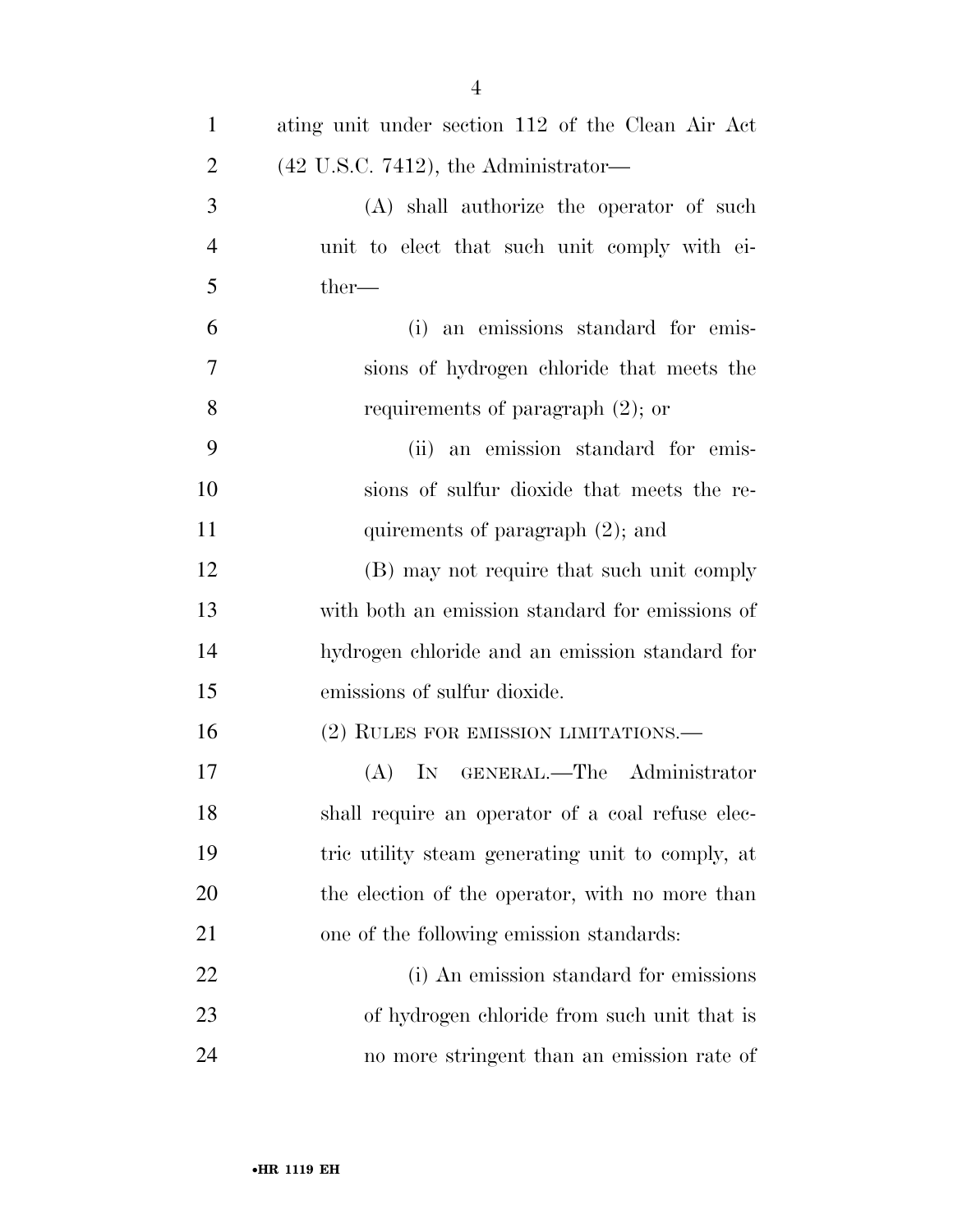| $\mathbf{1}$   | 0.002 pounds per million British thermal    |
|----------------|---------------------------------------------|
| $\overline{2}$ | units of heat input.                        |
| 3              | (ii) An emission standard for emis-         |
| $\overline{4}$ | sions of hydrogen chloride from such unit   |
| 5              | that is no more stringent than an emission  |
| 6              | rate of 0.02 pounds per megawatt-hour.      |
| 7              | (iii) An emission standard for emis-        |
| 8              | sions of sulfur dioxide from such unit that |
| 9              | is no more stringent than an emission rate  |
| 10             | of 0.20 pounds per million British thermal  |
| 11             | units of heat input.                        |
| 12             | (iv) An emission standard for emis-         |
| 13             | sions of sulfur dioxide from such unit that |
| 14             | is no more stringent than an emission rate  |
| 15             | of 1.5 pounds per megawatt-hour.            |
| 16             | (v) An emission standard for emis-          |
| 17             | sions of sulfur dioxide from such unit that |
| 18             | is no more stringent than capture and con-  |
| 19             | trol of 93 percent of sulfur dioxide across |
| 20             | the generating unit or group of generating  |
| 21             | units, as determined by comparing—          |
| 22             | (I) the expected sulfur dioxide             |
| 23             | generated from combustion of fuels          |
| 24             | emissions calculated based upon as-         |
| 25             | fired fuel samples, to                      |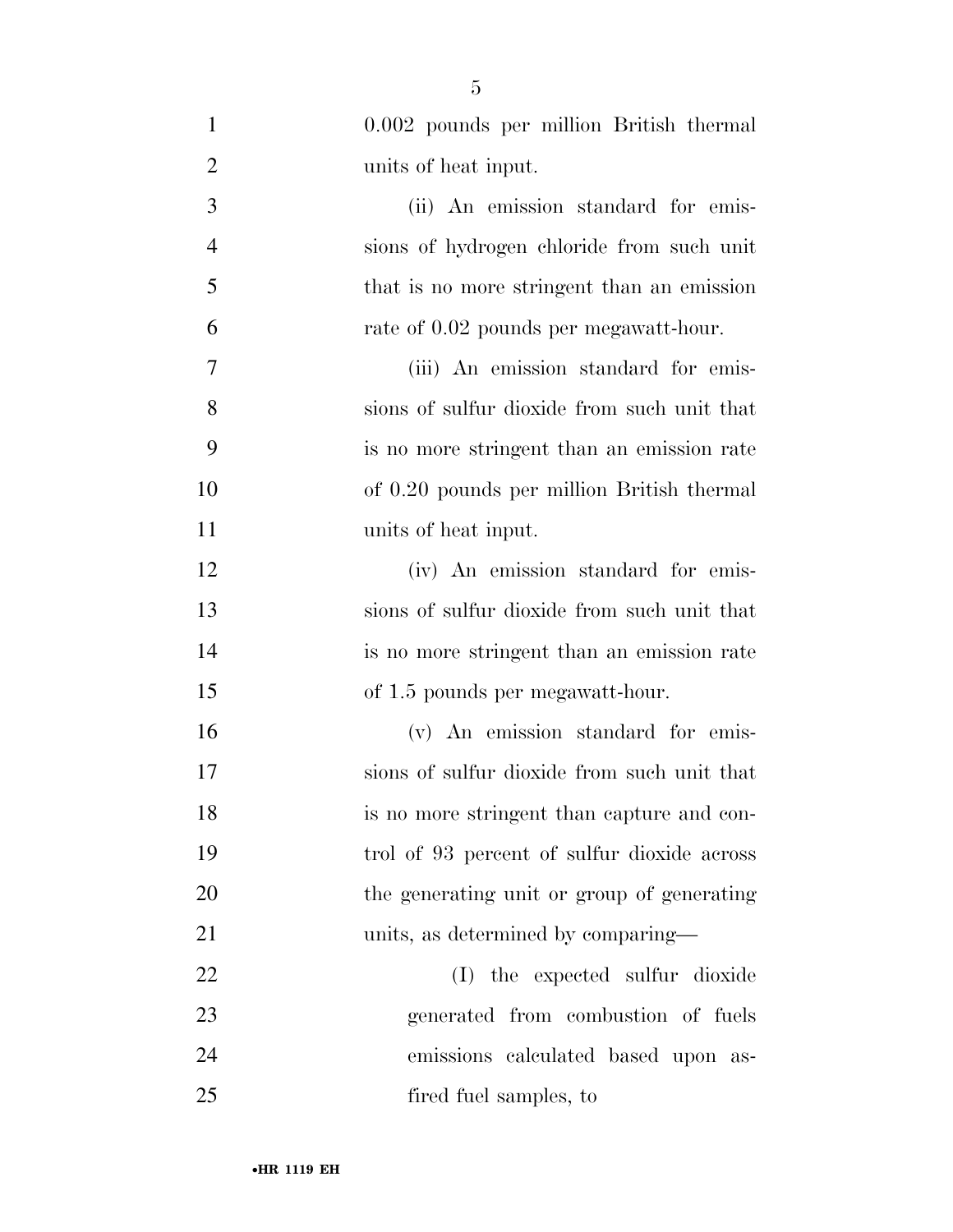(II) the actual sulfur dioxide emissions as measured by a sulfur di- oxide continuous emission monitoring system.

 (B) MEASUREMENT.—An emission stand- ard described in subparagraph (A) shall be measured as a 30 boiler operating day rolling average per coal refuse electric utility steam generating unit or group of coal refuse electric utility steam generating units located at a sin-gle coal refuse-fired facility.

Passed the House of Representatives March 8, 2018.

Attest:

*Clerk.*